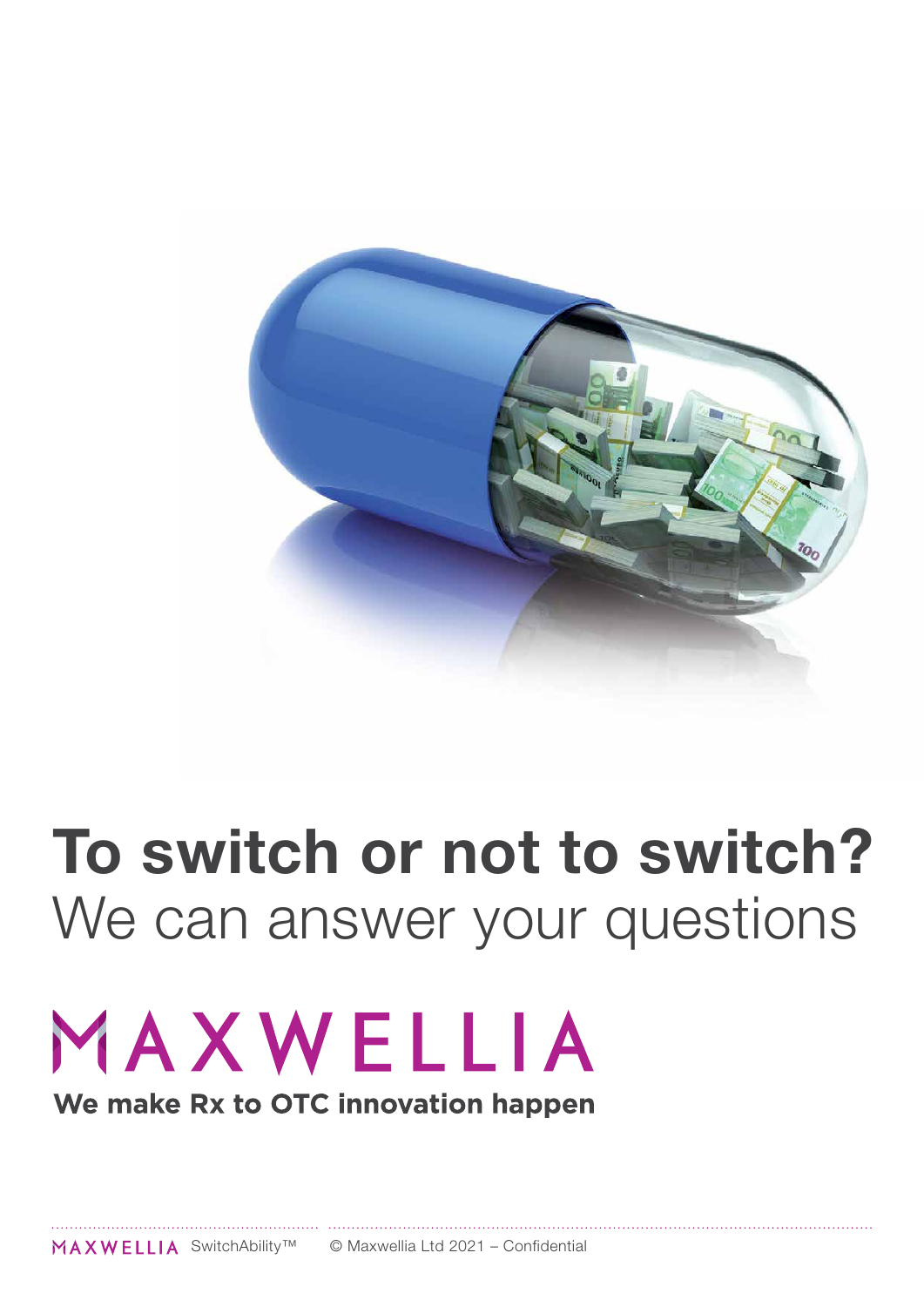## **Is there a drug here worth switching?**

## **Is there an unmet need that would benefit from a switch?**

## **Is there an OTC opportunity to explore?**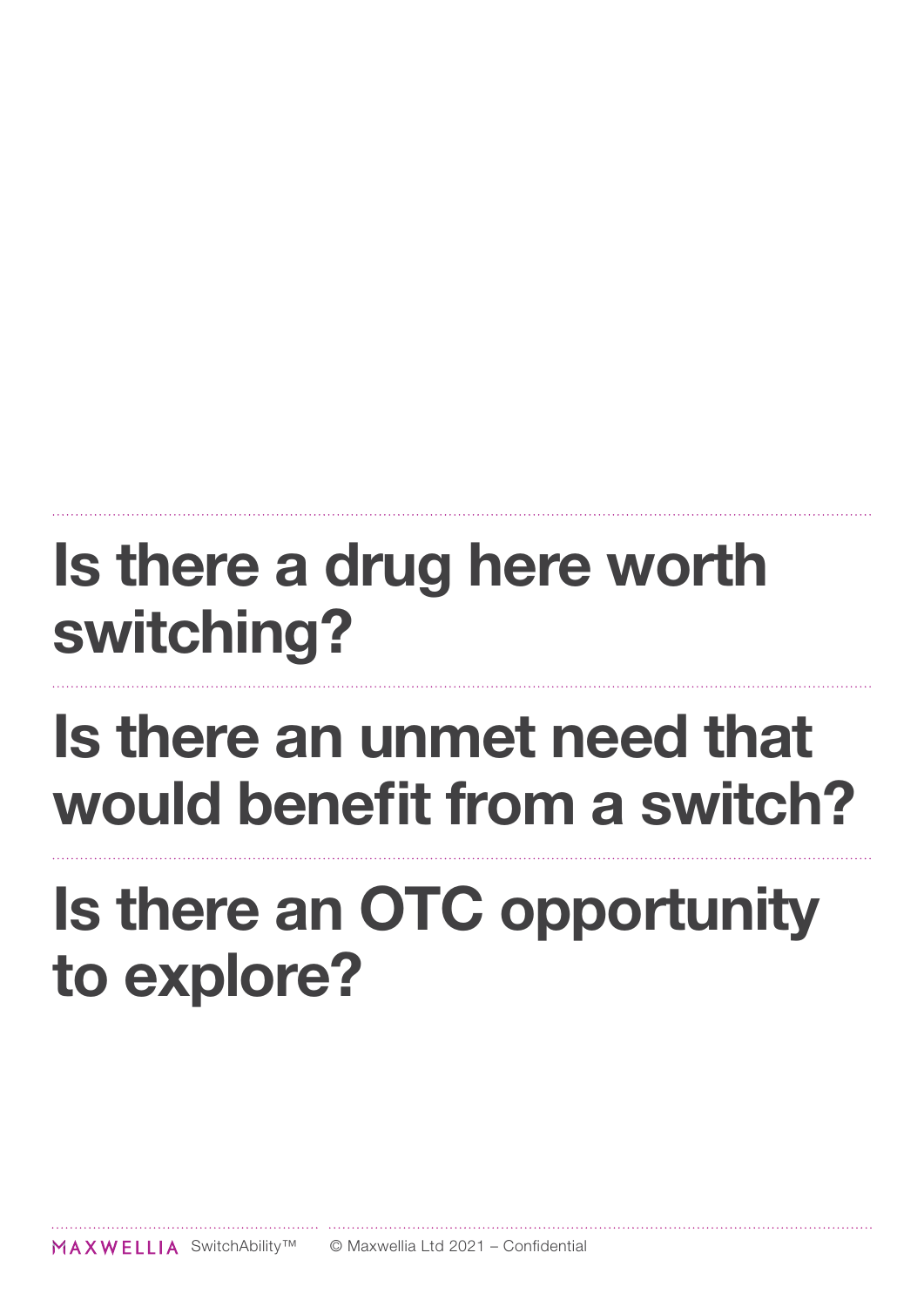

### Maxwellia helps pharma companies switch their drugs from Rx to OTC in the UK & EU

**We are the UK's leading experts in the reclassification of medicines; our patient-centred approach based on the early identification of critical success factors is unique.**

Most pharma companies are sitting on Rx drugs with OTC potential but they do not know it is there or how to release it.

We offer a step by step process to help you discover this extra potential and exploit it.

Our mission is to widen access to medicines to enable people to look after themselves better.

We offer fully outsourced Rx to OTC switch capability if you need it – we call this SwitchAbility™.

We are known for making it happen and for leaving Rx brands switched on.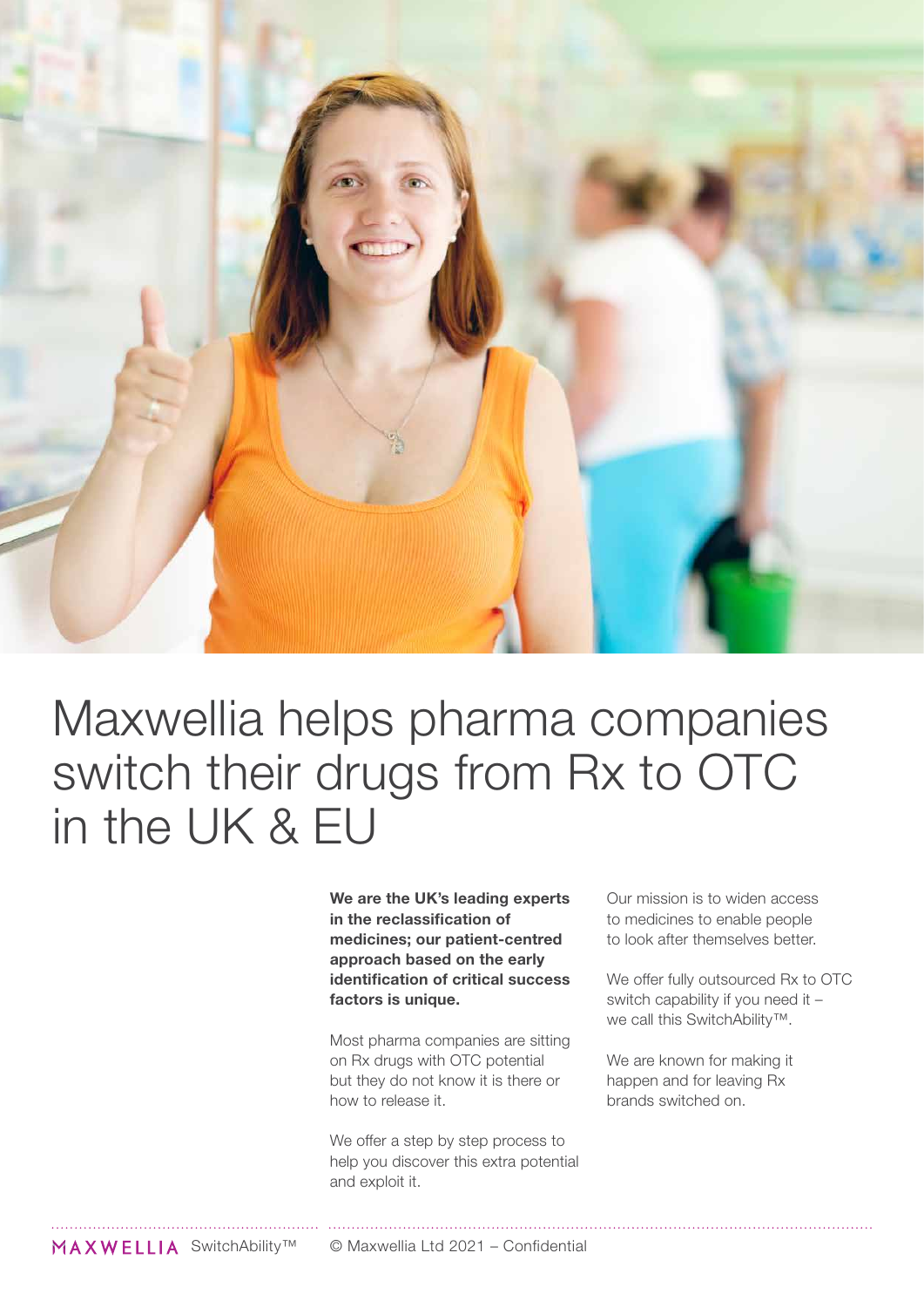

# Rx to OTC Switch – where do we start?

Typically pharma companies need to know the answers to frequently asked questions before they can get comfortable with even entertaining the idea of an Rx to OTC switch. Here are some of them:

**Can we switch it? How do we do that then? Who is going to run the process? What are the risks? What is the potential? How much will it cost?**

Most are not resourced to be able to answer these questions expertly so they never get started or get stuck.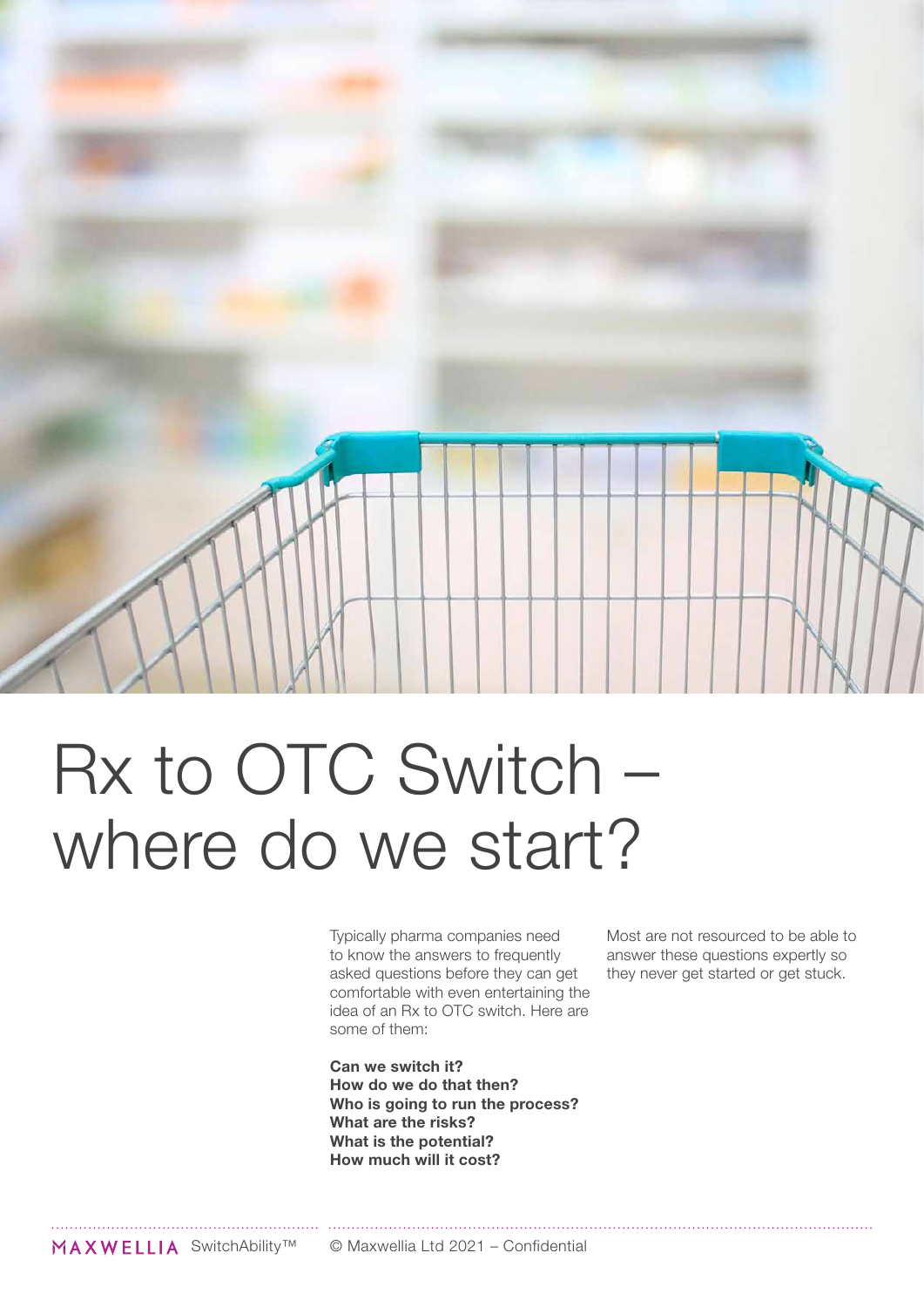

# SwitchScreen™

### Discover the hidden OTC potential in your portfolio

**Pinpointing your switch potential might be the start of your switch journey. SwitchScreen™ will help you discover what is there and what could be possible for your molecules or categories.**

Our multi-disciplinary team of switch specialists will assess each molecule and give you top line ideas where we see the OTC potential.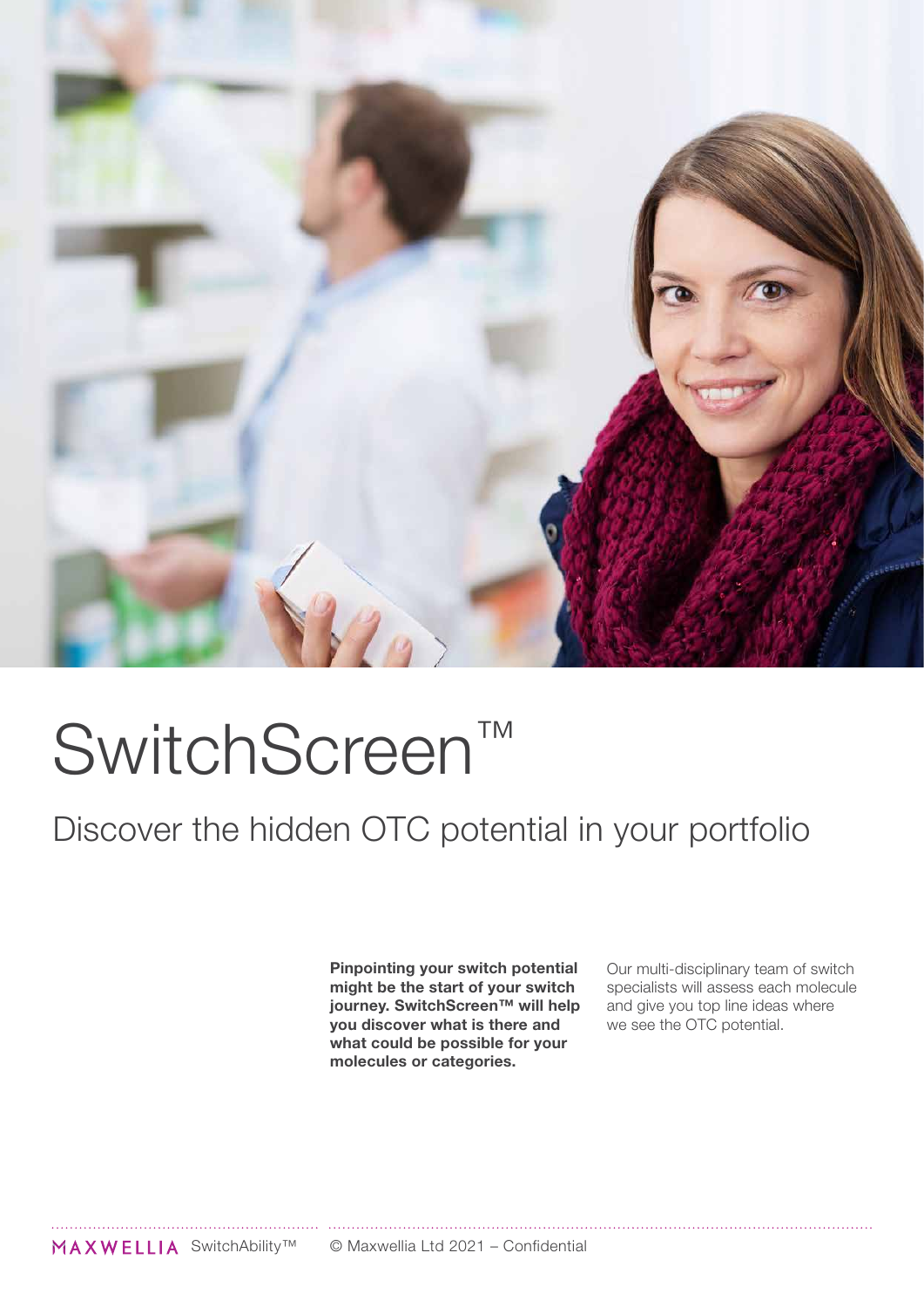

# SwitchUp™

Identify the critical success factors from a commercial, regulatory and clinical perspective

#### **Once a drug candidate has been selected SwitchUp™ is the VITAL next step of the switch journey.**

SwitchUp™ is our service that allows you to take that first vital step. Undertaken by Maxwellia's unique and multi-disciplinary team of switch experts, we will identify the critical success factors specific to your switch from a commercial, regulatory and clinical perspective.

#### **SwitchUp™ will help you understand:**

- If your switch is feasible in principle.
- How to design your switch for the best chance of success.
- What the risk factors are and how to mitigate them.
- The potential size of the opportunity.
- An estimate of the pre-commercialisation and commercialisation fees and costs.
- The pathway to achieve the switch.

**We will help you get clarity on options and issues affecting a potential drug reclassification from Rx to OTC and these outputs can be confidently used for business planning.**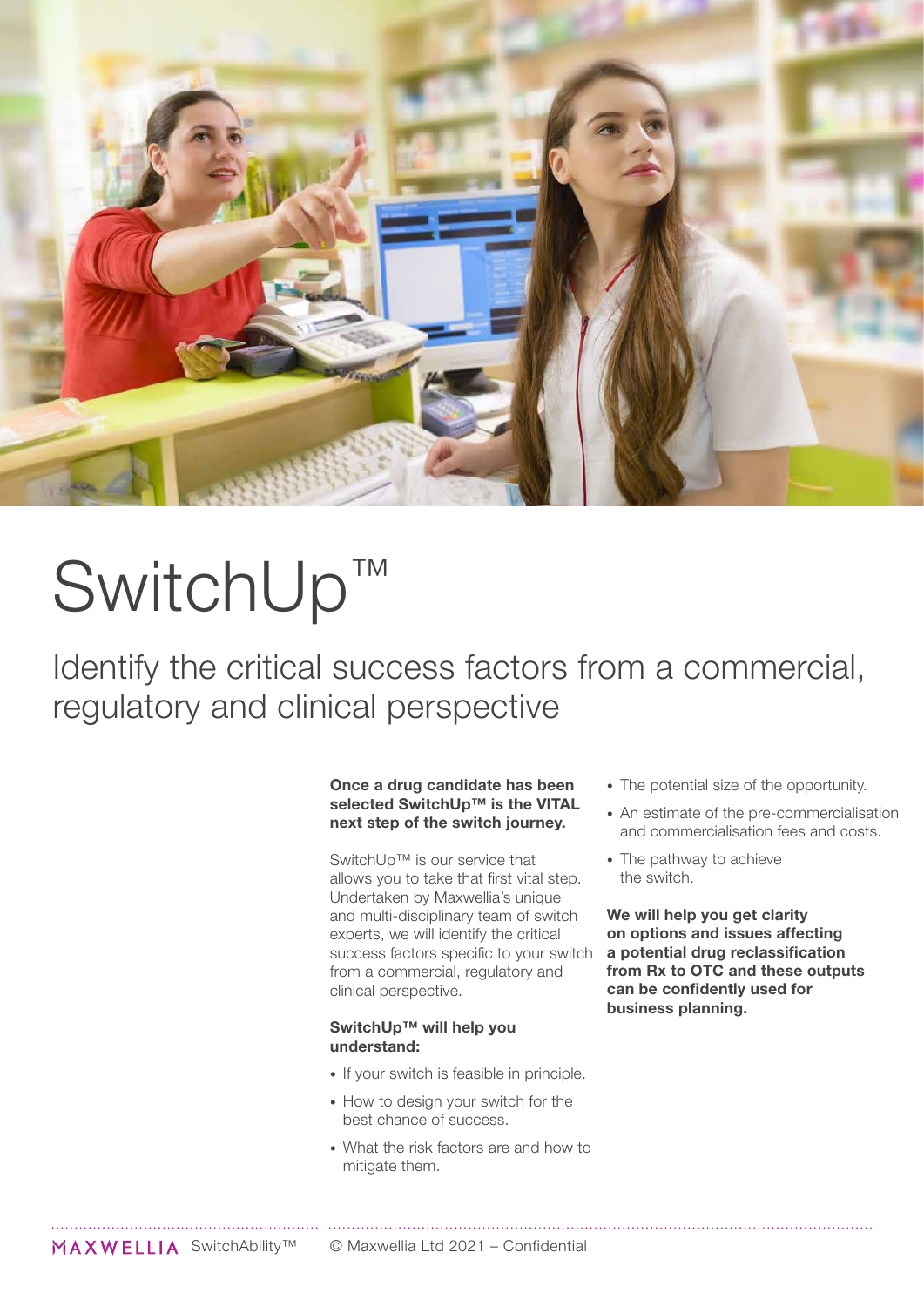### Here's a typical roadmap for a potential switch candidate



### SwitchAbility™



| <b>START-UP</b>    |
|--------------------|
| <b>PROTOTYPE</b>   |
| <b>FEASIBILITY</b> |
| <b>MASTER PLAN</b> |
| <b>IMPLEMENT</b>   |
| <b>ACTIVATE</b>    |
| <b>INNOVATE</b>    |

#### **SwitchAbility™ is our switch capability service built to give your switch the best chance of success.**

Using our multidisciplinary team of switch specialists and following our unique 7 phases, we design, develop and deliver bespoke switch programmes either as a 'do it with you' or a 'do it for you' service.